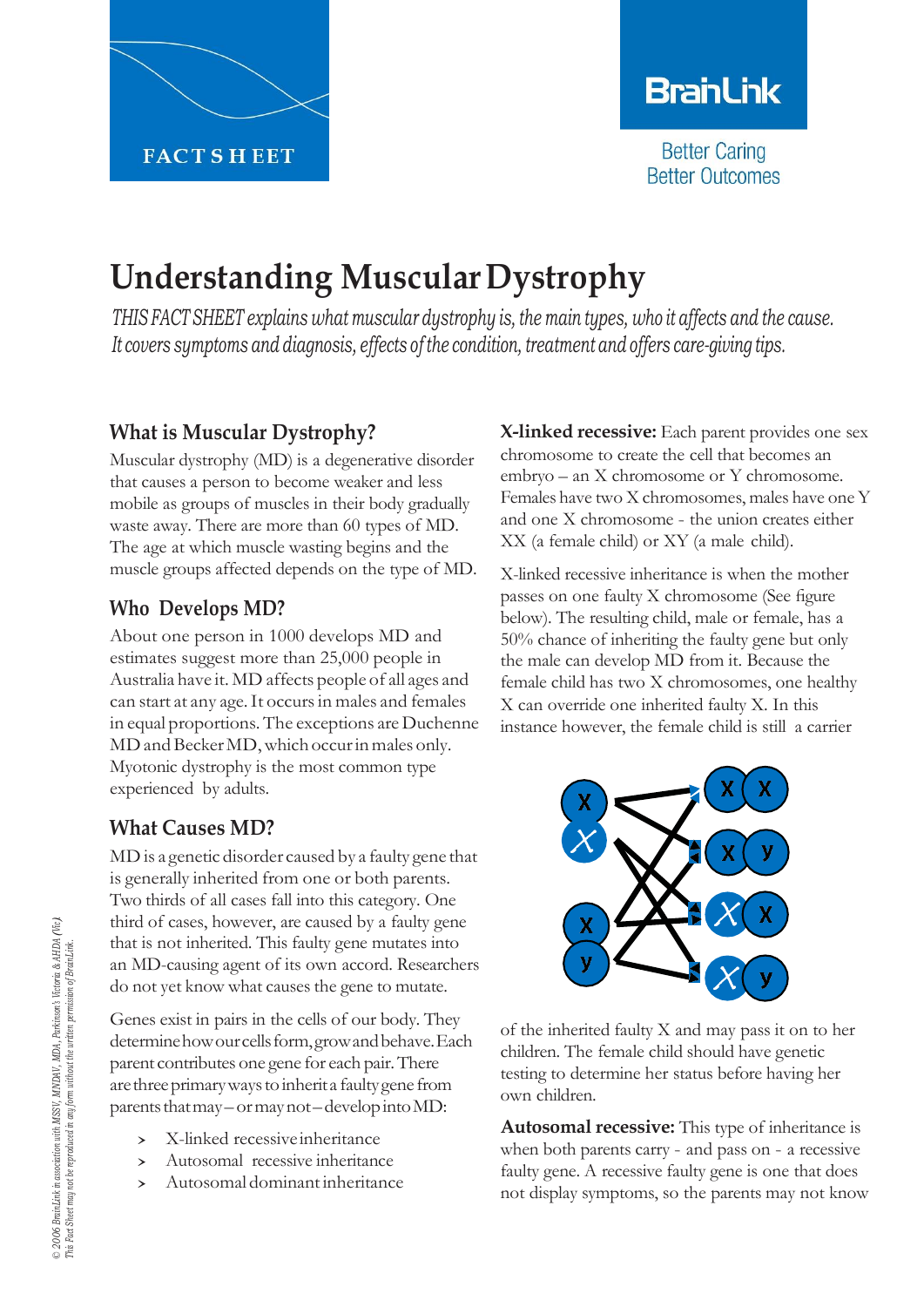they carry it. Each of their offspring, regardless of gender, has a 25% chance of developing MD.

**Autosomal dominant:** In this case of inheritance, only one parent needs to pass on a faulty gene to affect their child (called a dominant gene). This faulty gene can come from either parent and can affect male or female children. The child has a 50% chance of developing MD.

#### **Types of MD & Symptoms**

The following are the most common types of MD that affect older adults. Symptoms vary according to the type.

**Limb-girdle MD:** This type can appear up to the age of about 30. First it affects the muscles of the hips and shoulders. It can progress rapidly or sometimes very slowly, allowing the person a normal life span.

Limb-girdle MD is caused by a recessive gene – both parents must pass it on. Each of their children has a 25% chance of developing the disease, a 50% chance of carrying the gene without developing the disease and a 25% chance of being completely free of the gene.

**Fascioscapulohumeral MD:** This usually appears from adolescence up to the mid-20s and the effects vary considerably. To begin, the person experiences problems with the muscles of the face and shoulder girdle. It may be difficult to raise their arms high and their shoulders might start to slope forward. This MD progresses very slowly. Most people have a normal life span but some eventually become quite disabled.

It is caused by a dominant gene - only one parent needsto passit on for MD to occur.

The child of a parent with this condition has a 50% chance of inheriting the gene.

**Myotonic MD:** Myotonic MD most often occurs between 20 and 35 years of age but about half those who develop the condition have symptoms before the age of 20. A significant number have no clear-cutsymptoms until they are over 50.

Myotonia causes a delayed relaxation of muscles after contraction – trouble relaxing a hand grip, for example. Facial muscles are the first affected but other early signs include weakness in the hands, feet and neck muscles. Myotonic MD progresses slowly, having significant effects after about 15 or 20 years. It can involve other parts of the body, such as the central nervous system (brain, optic nerves, spinal cord), the glands that secrete hormones and the eye muscles.

It is caused by a dominant gene.Each child of a parentwith the condition has a 50% chance of inheriting the gene.

#### **Diagnosis**

A neurologist (a specialist in conditions that affect the brain and nervous system) will take a detailed, personal history and family history to determine the pattern of the disease, such as the age at which symptoms first appeared in you or your family. A muscle biopsy is also necessary, which involves removing a small piece of muscle under general or local anaesthetic that is sent to a laboratory for examination. Gene tests and a "CK test" that measures blood enzyme levels are common procedures.

**Genetic testing:**It is generally possible to do tests at any age (even before birth) to determine if you are a carrier or likely to develop MD. A doctor would first conduct an examination for early signsofMD.

Testing to determine if a person is a carrier usually occurs near adulthood,so thathe orshe canmake informed decisions aboutwhetheror notto have children.

**Counselling:**Becausetheresultsofgenetictesting can be upsetting and create difficult decisions, anyonewhochoosestohaveitmustfirstseeagenetic counsellor. Counsellors will map out your family tree to identify the pattern of MD inheritance, determine your risk level and discuss thoroughly with youthepossibleoutcomesoftesting.